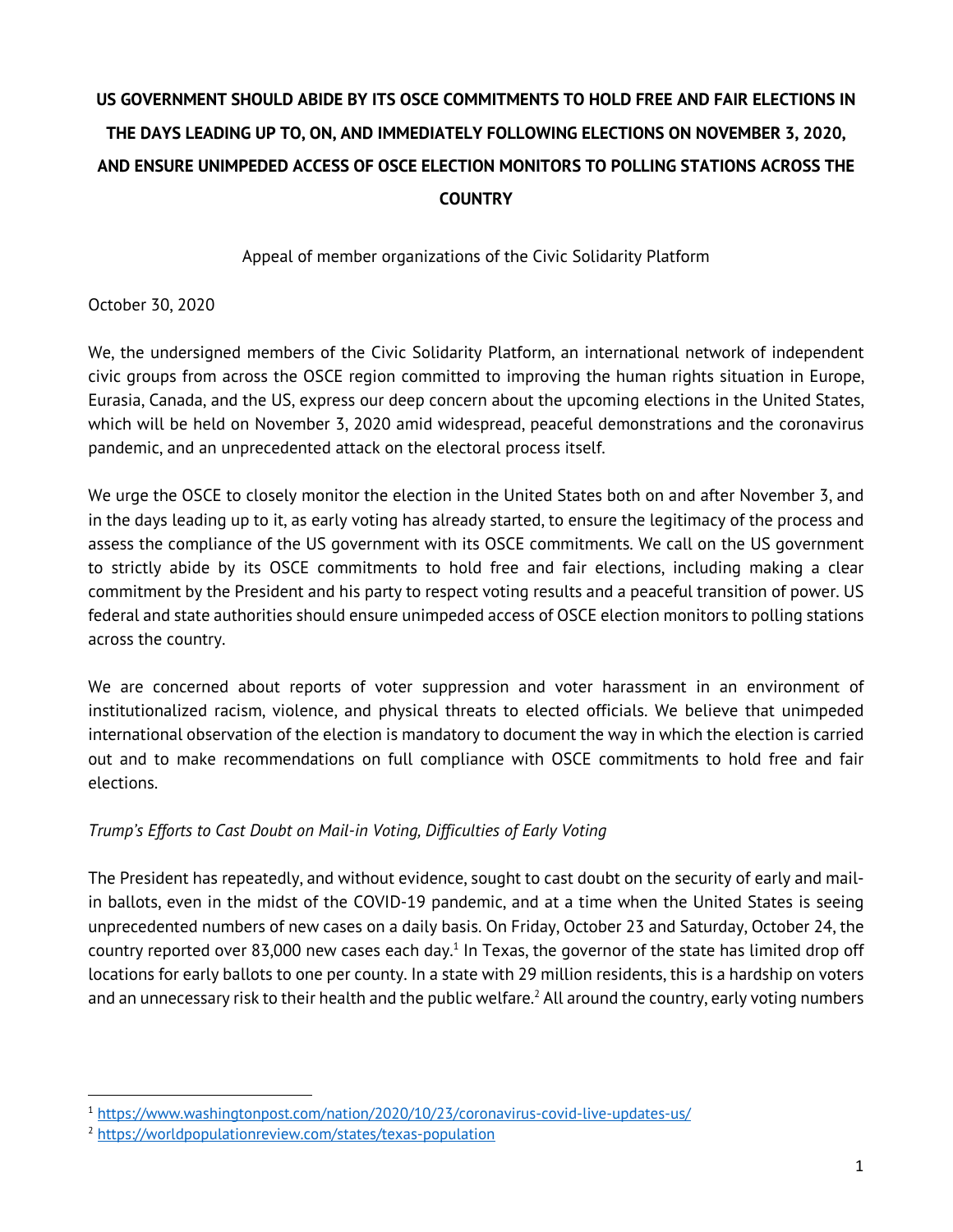are unprecedented, with long lines in many jurisdictions. According to the latest figures, over 69 million Americans have voted early.<sup>3</sup>

Furthermore, Election Day is not a holiday in the US—most citizens are required to work. Standing in long lines to vote is a hardship, which citizens in many other countries are not required to endure. And, for shift workers, hourly workers, and others who are not paid when they are not on the job, standing in line to vote may mean lost pay and subsequent difficulty for themselves and their families. This impacts low-income and minority voters especially.4

There have been incidences of voter intimidation at early polling places, including in Fairfax, Virginia. On September 20, the second day of early voting in the state, Trump supporters appeared to harass voters standing in line, carrying Trump slogans and chanting.<sup>5</sup> In Virginia, it is illegal to loiter 40 feet from a polling station entrance; this includes distribution of campaign literature or display of candidate signage. $^{\rm 6}$ Although the Trump supporters were reportedly further away, their numbers (over 50 individuals), noise, and signage was a sharp departure from US voting decorum.

## *Overall Hostile and Racist Environment and Trump's Failure to Denounce White Supremacy*

Following the murder of George Floyd by police in May, protests and demonstrations filled US cities and towns demanding justice for Floyd and numerous other Black and brown Americans who have died in police custody or been shot by the police. Trump's refusal to call out racism and denounce white supremacist groups<sup>7</sup> has further aggravated the country's deep racial divide. His shout out to the Proud Boys<sup>8</sup> during the first presidential debate when he told them to "stand back and stand by,"9 has stoked fears of violence on and immediately after Election Day. Following his refusal to condemn white supremacists and his statement that there were "very fine people on both sides," after neo-Nazis held a white supremacy rally in Charlottesville, VA in August 2017 in which a woman was killed, voters are concerned about Trump's failure to call for national unity.<sup>10</sup>

During peaceful demonstrations in Washington, DC, Orlando, FL, Boston, MA, and other cities over the course of the summer of 2020, police in riot gear attacked peaceful protesters on numerous occasions.<sup>11</sup>

<sup>3</sup> https://www.washingtonpost.com/politics/early-vote-2020-election/2020/10/27/ce31f7ba-17b2-11eb-82db-60b15c874105\_story.html

<sup>4</sup> https://news.berkeley.edu/2020/09/29/stacking-the-deck-how-the-gop-works-to-suppress-minority-voting/

<sup>5</sup> https://wtop.com/fairfax-county/2020/09/trump-supporters-crowd-line-at-fairfax-co-polling-site/

<sup>6</sup> https://law.lis.virginia.gov/vacode/title24.2/chapter6/section24.2-604/

<sup>7</sup> https://www.npr.org/2020/09/30/918483794/from-debate-stage-trump-declines-to-denounce-white-supremacy

<sup>8</sup> For an explanation of who the Proud Boys are, please see: https://www.splcenter.org/fighting-hate/extremistfiles/group/proud-boys

<sup>9</sup> https://www.reuters.com/article/us-usa-election-extremists-explainer/explainer-president-trump-asked-the-proudboys-to-stand-by-who-are-they-idUSKBN26L3Q1

<sup>10</sup> https://www.washingtonpost.com/politics/2020/05/08/very-fine-people-charlottesville-who-were-they-2/

<sup>11</sup> https://www.orlandoweekly.com/Blogs/archives/2020/07/20/new-video-shows-tampa-police-attacking-peacefulprotesters-on-july-4, https://theintercept.com/2020/07/28/dc-lafayette-square-protesters-congress-hearing/, https://time.com/5894316/nypd-assault-arrest-protesters-report/, https://www.wbur.org/news/2020/06/04/bostonprotests-sunday-peaceful-police.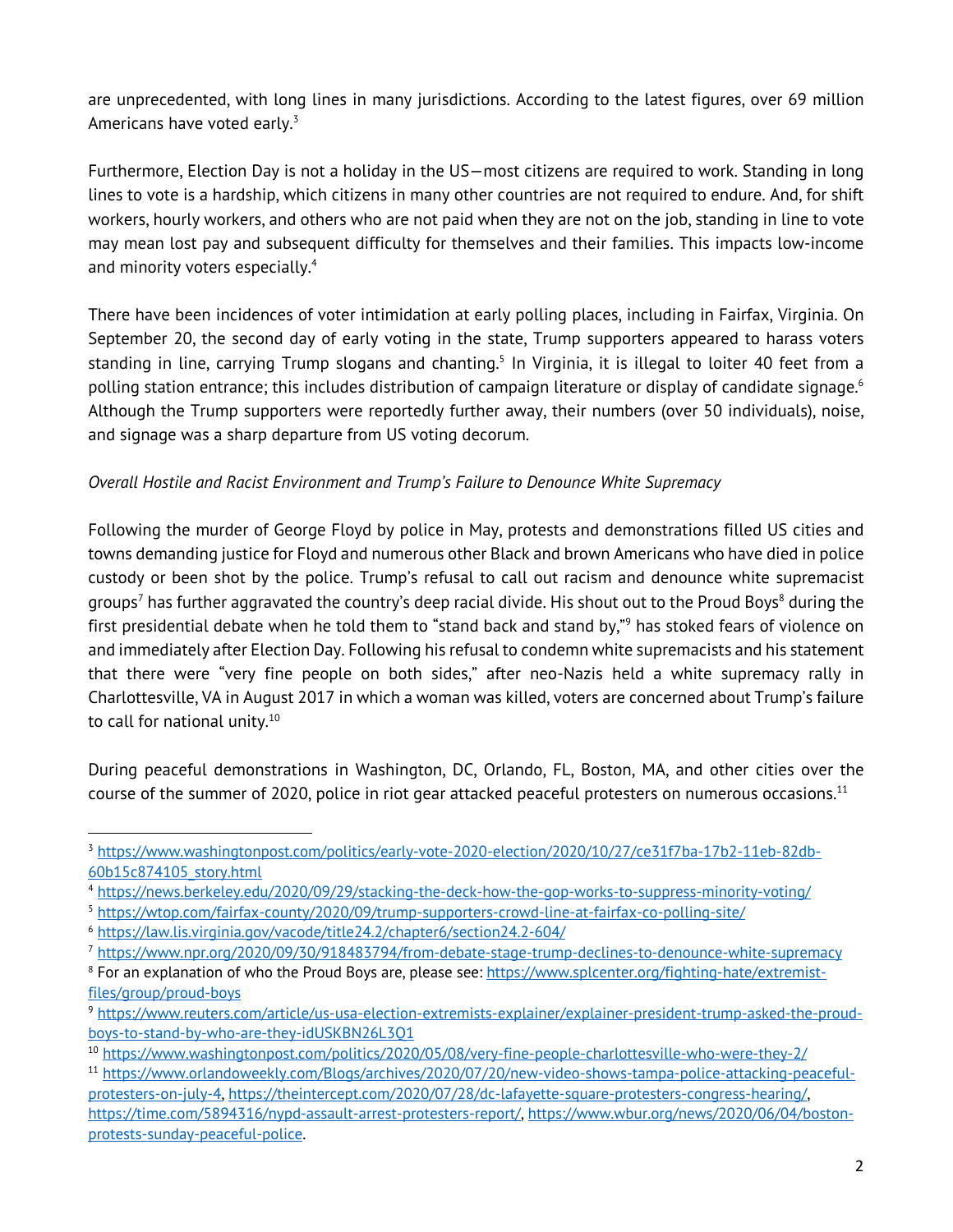### *COVID 19 and Stoking Hate*

Despite the fact that the President himself was ill with the virus, he has given mixed signals and even outright hostile reactions in response to state efforts to manage COVID 19 and public health. He tweeted "Liberate Virginia," and "Liberate Michigan," after the governors of both states enacted measures to minimize the impact of the virus by shutting down public facilities. On October 8, the FBI uncovered a plot by white militia groups to kidnap the governor of Michigan $12$  and discussions about kidnapping the governor of Virginia. <sup>13</sup> The governor of Michigan, in a press conference following the news of the plot, stated she holds President Trump responsible for stoking violence with his tweets.<sup>14</sup>

## *Trump's Failure to Commit to a Peaceful Transition of Power*

In shocking public statements, President Trump has indicated on numerous occasions that he will not commit to a peaceful transition of power if he does not win the election.<sup>15</sup> Trump initially made this comment on September 23, 2020, and again on September 25th, even after Republicans in the US Congress affirmed their commitment to the electoral process.<sup>16</sup>

Following the death of Supreme Court Justice Ruth Bader Ginsburg on September 18, 2020, the Trump administration rushed through the confirmation of a new justice to the Supreme Court, Amy Coney Barrett, who, when asked during confirmation hearings whether she believes that each president should respect the peaceful transition of power, would not answer the question.<sup>17</sup> If the election results end up before the Supreme Court, as they did during the disputed 2000 election, it is troubling that the Justice nominated by Trump will be deliberating this precise point.

## *Appeal*

In light of these developments, which have resulted in a potentially compromised and frightening situation for citizens voting in the November 3, 2020 election in the United States, we believe it is critical that international election monitors are provided unimpeded access to observe the election. We request that the OSCE send as many monitors as possible to polling places, particularly in predominantly African American and low income neighborhoods, both in urban and rural settings. We also urge the OSCE to carefully observe the days and weeks immediately following the election as President Trump has already cast doubt on his willingness to accept the results. On September 23, President Trump stated, "We will get

<sup>12</sup> https://www.npr.org/2020/10/08/921655143/militia-members-plotted-to-abduct-michigan-gov-whitmer-fbi-says <sup>13</sup> https://www.npr.org/2020/10/13/923258271/men-in-alleged-kidnapping-plot-also-considered-targeting-virginia-

governor-fbi-s

<sup>14</sup> https://www.nbcnews.com/politics/donald-trump/whitmer-blasts-trump-s-appalling-response-her-after-feds-foiln1243535

<sup>15</sup> https://www.nytimes.com/video/us/elections/100000007359070/trump-refuses-to-commit-to-peaceful-transferof-power-after-election.html, https://www.bbc.com/news/election-us-2020-54274115

<sup>16</sup> https://www.nytimes.com/2020/09/24/us/politics/trump-republicans-election-transition.html

<sup>17</sup> https://www.businessinsider.com/barrett-wont-say-presidents-should-commit-peaceful-transfer-of-power-2020-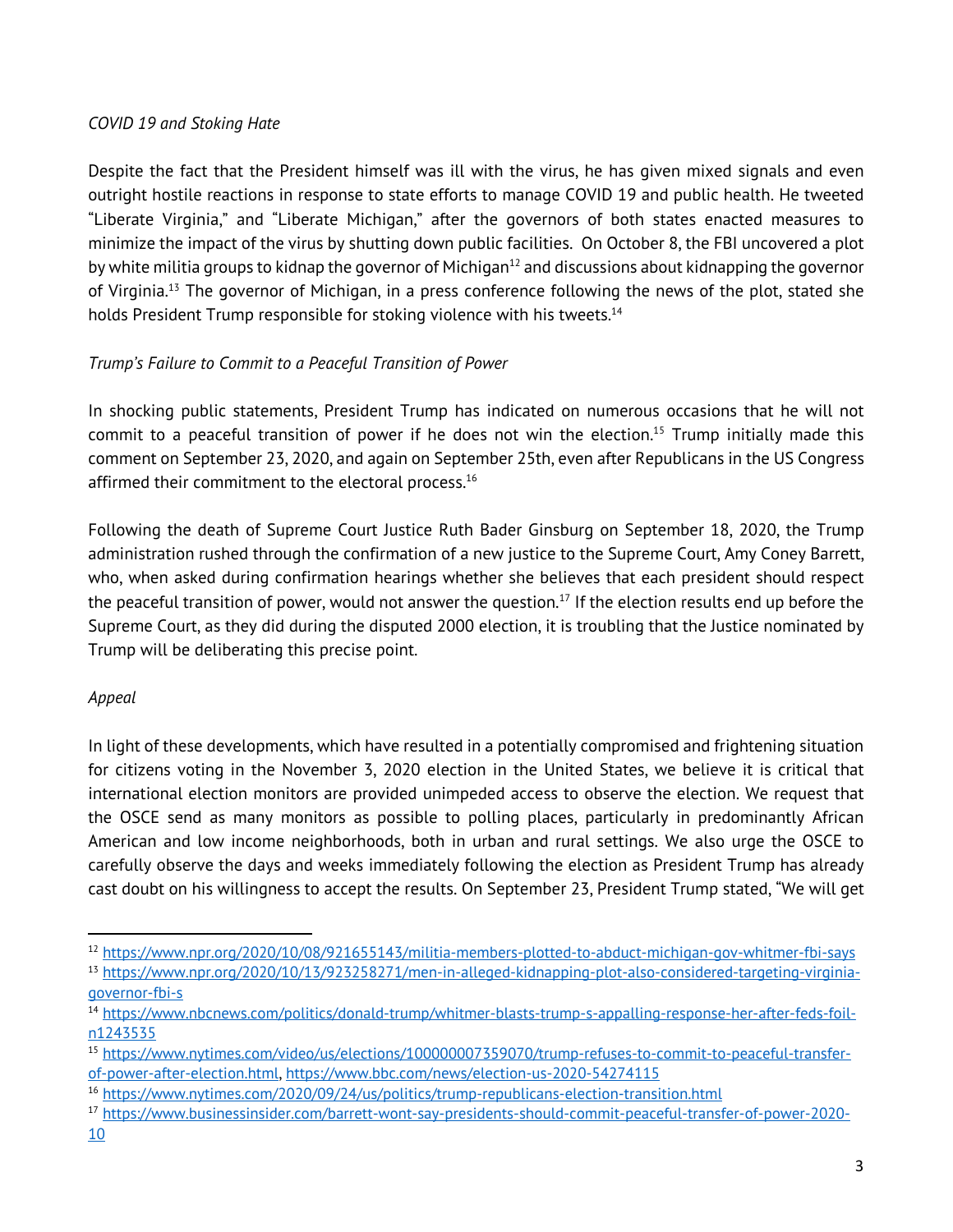rid of the ballots…and there won't be a transfer, frankly, there will be a continuation. The ballots are out of control."18 It is critical that the President of the United States and the Republican majority in the US Senate understand that the world is watching, and that they will be held to account for any irregularities or violations in the election.

The US election should be free, fair, and accessible to all voters, in full compliance with the OSCE commitments the US voluntarily agreed to abide by. US federal and state authorities should provide unimpeded access of OSCE election monitors to polling stations across the country, in line with the standard practice other states follow.

Most importantly, the sitting president and his party should commit to a peaceful transition of power, as is enshrined in the US Constitution, where it is written:

"The executive Power shall be vested in a President of the United States of America. He shall hold his Office during the Term of four Years, and, together with the Vice President, chosen for the same Term, be elected…"19

#### **Signatures:**

- 1. Crude Accountability, USA
- 2. Centre for the Development of Democracy and Human Rights, Russia
- 3. Norwegian Helsinki Committee
- 4. KRF Public Alternative, Ukraine
- 5. Kazakhstan International Bureau for Human Rights and the Rule of Law
- 6. Netherlands Helsinki Committee
- 7. Human Rights Monitoring Institute, Lithuania
- 8. International Partnership for Human Rights (IPHR), Belgium
- 9. The Georgian Centre for Rehabilitation of Torture Victims
- 10. Women of the Don, Russia
- 11. Swedish OSCE-network
- 12. Helsinki Citizens' Assembly Vanadzor, Armenia
- 13. The Helsinki Foundation for Human Rights, Poland
- 14. Public Verdict Foundation, Russia
- 15. The Barys Zvozskau Belarusian Human Rights House, Lithuania
- 16. DRA Berlin, Germany
- 17. Center for Civil Liberties, Ukraine
- 18. Bulgarian Helsinki Committee
- 19. Bir Duino, Kyrgyzstan
- 20. Truth Hounds, Ukraine
- 21. Macedonian Helsinki Committee
- 22. Association UMDPL, Ukraine

<sup>18</sup> https://www.youtube.com/watch?v=mDe6goZ73pI

<sup>19</sup> https://constitutioncenter.org/interactive-constitution/article/article-ii